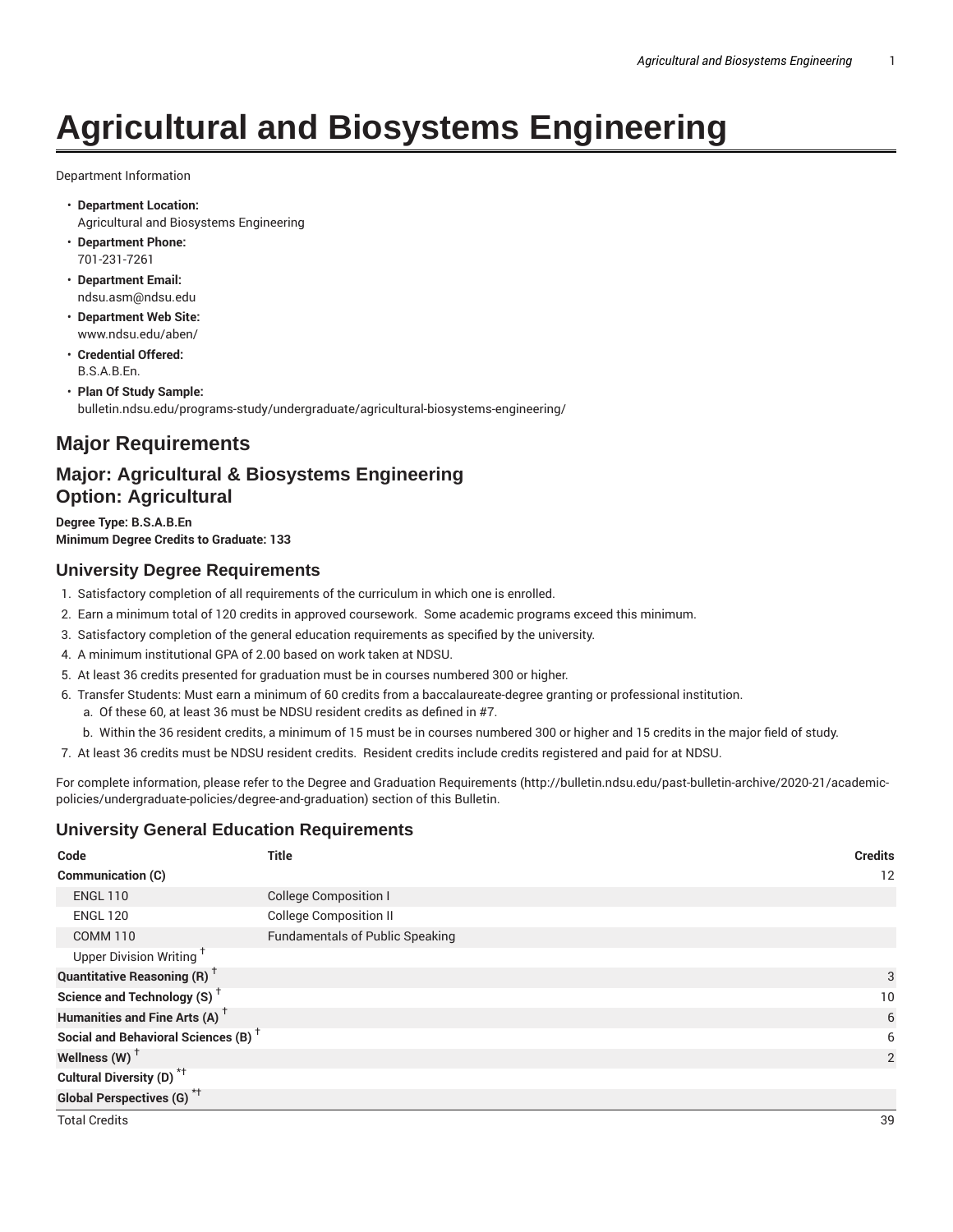- \* May be satisfied by completing courses in another General Education category.
- † General education courses may be used to satisfy requirements for both general education and the major, minor, and program emphases, where applicable. Students should carefully review major requirements to determine if specific courses can also satisfy these general education categories.
- A list of university approved general education courses and administrative policies are available here (http://bulletin.ndsu.edu/past-bulletinarchive/2020-21/academic-policies/undergraduate-policies/general-education/#genedcoursestext).

### **Major Requirements - Agricultural Option**

| Code                                                         | <b>Title</b>                                                    | <b>Credits</b> |
|--------------------------------------------------------------|-----------------------------------------------------------------|----------------|
| <b>ABEN Core Courses:</b>                                    |                                                                 |                |
| <b>ABEN 110</b>                                              | Introduction to Agricultural and Biosystems Engineering         | 3              |
| <b>ABEN 255</b>                                              | Computer Aided Analysis & Design                                | 3              |
| <b>ABEN 263</b>                                              | <b>Biological Materials Processing</b>                          | 3              |
| ABEN 377                                                     | Numerical Modeling in Agricultural and Biosystems Engineering   | 3              |
| <b>ABEN 391</b>                                              | Seminar                                                         | $\mathbf{1}$   |
| <b>ABEN 482</b>                                              | <b>Instrumentation &amp; Measurements</b>                       | 3              |
| <b>ABEN 486</b>                                              | Design Project I                                                | $\overline{2}$ |
| <b>ABEN 487</b>                                              | Design Project II                                               | 2              |
| <b>ABEN 496</b>                                              | <b>Field Experience</b>                                         | 1              |
| ABEN 300-400 Electives: Select 9 credits from the following: |                                                                 | 9              |
| <b>ABEN 358</b>                                              | Electric Energy Application in Agriculture                      |                |
| <b>ABEN 383</b>                                              | <b>Structural Design for Biosystems</b>                         |                |
| ABEN 444                                                     | <b>Transport Processes</b>                                      |                |
| <b>ABEN 450</b>                                              | <b>Bioprocess Engineering</b>                                   |                |
| <b>ABEN 452</b>                                              | <b>Bioenvironmental Systems Design</b>                          |                |
| <b>ABEN 456</b>                                              | <b>Biobased Energy</b>                                          |                |
| <b>ABEN 458</b>                                              | Process Engineering for Food, Biofuels and Bioproducts          |                |
| <b>ABEN 464</b>                                              | Resource Conservation and Irrigation Engineering                |                |
| <b>ABEN 473</b>                                              | <b>Agricultural Power</b>                                       |                |
| <b>ABEN 478</b>                                              | Machinery Analysis & Design                                     |                |
| <b>ABEN 479</b>                                              | Fluid Power Systems Design                                      |                |
| <b>ABEN 484</b>                                              | Drainage and Wetland Engineering                                |                |
| <b>MATH 128</b>                                              | Introduction to Linear Algebra                                  | 1              |
| <b>MATH 165</b>                                              | Calculus I (May satisfy general education category R)           | 4              |
| <b>MATH 166</b>                                              | Calculus II                                                     | 4              |
| <b>MATH 259</b>                                              | <b>Multivariate Calculus</b>                                    | 3              |
| <b>MATH 266</b>                                              | Introduction to Differential Equations                          | 3              |
| ME 212                                                       | Fundamentals of Visual Communication for Engineers              | 3              |
| <b>ME 221</b>                                                | <b>Engineering Mechanics I</b>                                  | 3              |
| <b>ME 222</b>                                                | <b>Engineering Mechanics II</b>                                 | 3              |
| <b>ME 223</b>                                                | <b>Mechanics of Materials</b>                                   | 3              |
| ME 350                                                       | Thermodynamics and Heat Transfer                                | 3              |
| CE 309                                                       | <b>Fluid Mechanics</b>                                          | 3              |
| or ME 352                                                    | <b>Fluid Dynamics</b>                                           |                |
| <b>CHEM 121</b>                                              | General Chemistry I (May satisfy general education category S)  | 3              |
| <b>CHEM 122</b>                                              | General Chemistry II (May satisfy general education category S) | 3              |
| <b>ECE 301</b>                                               | <b>Electrical Engineering I</b>                                 | 3              |
| Select one from the following:                               |                                                                 | 3              |
| <b>ENGL 321</b>                                              | Writing in the Technical Professions                            |                |
| <b>ENGL 324</b>                                              | Writing in the Sciences                                         |                |
| <b>ENGL 459</b>                                              | Researching and Writing Grants and Proposal                     |                |
| <b>ENGR 402</b>                                              | <b>Engineering Ethics and Social Responsibility</b>             | 1              |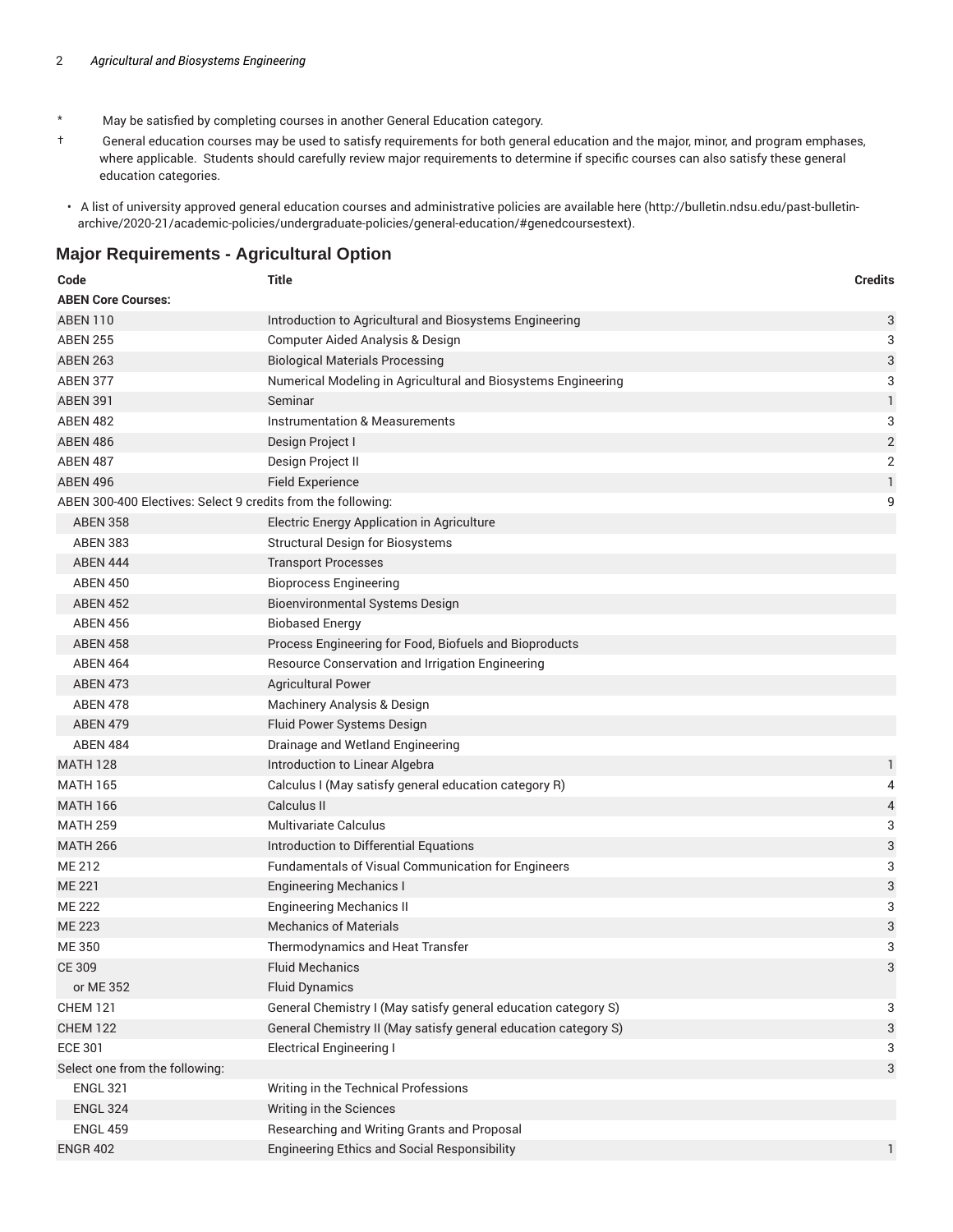| <b>Engineering Economy</b>                                                      | $\overline{2}$ |
|---------------------------------------------------------------------------------|----------------|
| <b>Evaluation of Engineering Data</b>                                           | 3              |
| <b>Introductory Statistics</b>                                                  |                |
| University Physics II                                                           | 5              |
| and University Physics II Laboratory (May satisfy general education category S) |                |
|                                                                                 |                |

#### **Program Electives:** 23

Select the following program electives in each category from courses listed in the corresponding Program Electives Tab. Minimum credit in each category below will apply. A minimum of 9 Adv. Bioscience credits (at least 3 credits non-ABEN) are required as part of these 23 program electives.

| <b>Computer Electives</b>                        | Select a minimum of 3 credits from the Program Electives Tab.                                                                                                    |     |
|--------------------------------------------------|------------------------------------------------------------------------------------------------------------------------------------------------------------------|-----|
|                                                  | Business or Communication Elective Select a minimum of 3 credits from the following prefix options: BUSN, COMM, ACCT, AGEC, ECON, MGT,<br>MIS, MRKT <sup>2</sup> |     |
| Chemistry/Biological Science<br><b>Electives</b> | Select a minimum of 9 credits from the Program Electives Tab.                                                                                                    |     |
| <b>Technical Electives</b>                       | Select a minimum of 8 credits from the Program Electives Tab.                                                                                                    |     |
| <b>Total Credits</b>                             |                                                                                                                                                                  | 109 |

2 The course used for this business or communication elective cannot double-count as General Education.

#### **SUGGESTED EMPHASIS AREA for the Agricultural Engineering Option:**  Consult with adviser when making selections.

- **Agricultural Systems** Select electives with emphasis on machine, power, structural, and electrical/electronic systems to solve problems involving engineering aspects of food, feed, and fiber production.
- **Environmental Systems** Select electives with emphasis on areas that contribute to solving problems in environmental engineering, natural resources management, hydrology, irrigation, watershed management, and waste management.
- **Biomaterial Systems** Select electives with emphasis on combining engineering, biological, and physical sciences in the application of engineering principles to handling and processing of biomaterials for food and non-food products.

#### **Degree Requirements and Notes**

A student must complete at least 60 semester credits of professional level course work in his/her program while in residence and enrolled in the college. Students transferring into the college from programs with professional accreditation are exempt from this residency requirement but are subject to the residency requirement of NDSU.

## **Major Requirements**

## **Major: Agricultural & Biosystems Engineering Option: Biosystems**

#### **Degree Type: B.S.A.B.En Minimum Degree Credits to Graduate: 133**

#### **University Degree Requirements**

- 1. Satisfactory completion of all requirements of the curriculum in which one is enrolled.
- 2. Earn a minimum total of 120 credits in approved coursework. Some academic programs exceed this minimum.
- 3. Satisfactory completion of the general education requirements as specified by the university.
- 4. A minimum institutional GPA of 2.00 based on work taken at NDSU.
- 5. At least 36 credits presented for graduation must be in courses numbered 300 or higher.
- 6. Transfer Students: Must earn a minimum of 60 credits from a baccalaureate-degree granting or professional institution.
	- a. Of these 60, at least 36 must be NDSU resident credits as defined in #7.
	- b. Within the 36 resident credits, a minimum of 15 must be in courses numbered 300 or higher and 15 credits in the major field of study.
- 7. At least 36 credits must be NDSU resident credits. Resident credits include credits registered and paid for at NDSU.

For complete information, please refer to the Degree and Graduation Requirements (http://bulletin.ndsu.edu/past-bulletin-archive/2020-21/academicpolicies/undergraduate-policies/degree-and-graduation) section of this Bulletin.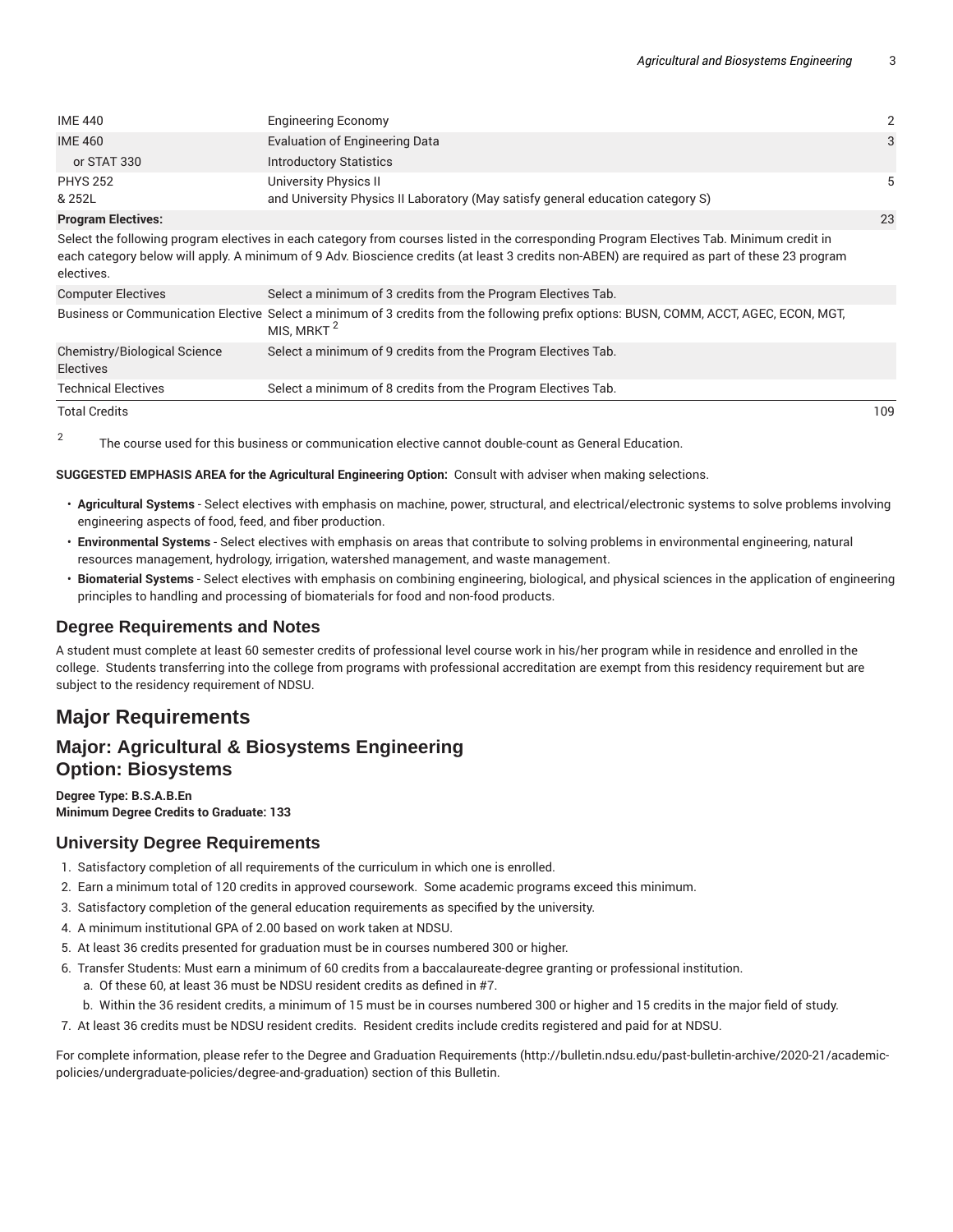## **University General Education Requirements**

| Code                                            | <b>Title</b>                           | <b>Credits</b> |
|-------------------------------------------------|----------------------------------------|----------------|
| Communication (C)                               |                                        | 12             |
| <b>ENGL 110</b>                                 | <b>College Composition I</b>           |                |
| <b>ENGL 120</b>                                 | <b>College Composition II</b>          |                |
| <b>COMM 110</b>                                 | <b>Fundamentals of Public Speaking</b> |                |
| Upper Division Writing <sup>+</sup>             |                                        |                |
| <b>Quantitative Reasoning (R)</b> <sup>†</sup>  |                                        | 3              |
| Science and Technology (S) <sup>+</sup>         |                                        | 10             |
| Humanities and Fine Arts (A) <sup>+</sup>       |                                        | 6              |
| Social and Behavioral Sciences (B) <sup>+</sup> |                                        | 6              |
| Wellness $(W)$ <sup>+</sup>                     |                                        | 2              |
| Cultural Diversity (D) <sup>*†</sup>            |                                        |                |
| <b>Global Perspectives (G)</b> <sup>*†</sup>    |                                        |                |
| <b>Total Credits</b>                            |                                        | 39             |

\* May be satisfied by completing courses in another General Education category.

† General education courses may be used to satisfy requirements for both general education and the major, minor, and program emphases, where applicable. Students should carefully review major requirements to determine if specific courses can also satisfy these general education categories.

• A list of university approved general education courses and administrative policies are available here (http://bulletin.ndsu.edu/past-bulletinarchive/2020-21/academic-policies/undergraduate-policies/general-education/#genedcoursestext).

## **Major Requirements - Biosystems Option**

| Code                                                         | <b>Title</b>                                                  | <b>Credits</b> |
|--------------------------------------------------------------|---------------------------------------------------------------|----------------|
| <b>ABEN Core Requirements:</b>                               |                                                               |                |
| <b>ABEN 110</b>                                              | Introduction to Agricultural and Biosystems Engineering       | 3              |
| <b>ABEN 255</b>                                              | Computer Aided Analysis & Design                              | 3              |
| <b>ABEN 263</b>                                              | <b>Biological Materials Processing</b>                        | 3              |
| <b>ABEN 391</b>                                              | Seminar                                                       | 1              |
| <b>ABEN 444</b>                                              | <b>Transport Processes</b>                                    | 3              |
| <b>ABEN 482</b>                                              | Instrumentation & Measurements                                | 3              |
| <b>ABEN 486</b>                                              | Design Project I                                              | $\overline{2}$ |
| <b>ABEN 487</b>                                              | Design Project II                                             | $\overline{2}$ |
| <b>ABEN 496</b>                                              | <b>Field Experience</b>                                       | 1              |
| ABEN 300-400 Electives: Select 9 credits from the following: |                                                               | 9              |
| <b>ABEN 358</b>                                              | Electric Energy Application in Agriculture                    |                |
| <b>ABEN 377</b>                                              | Numerical Modeling in Agricultural and Biosystems Engineering |                |
| <b>ABEN 450</b>                                              | <b>Bioprocess Engineering</b>                                 |                |
| <b>ABEN 452</b>                                              | Bioenvironmental Systems Design                               |                |
| <b>ABEN 456</b>                                              | <b>Biobased Energy</b>                                        |                |
| <b>ABEN 458</b>                                              | Process Engineering for Food, Biofuels and Bioproducts        |                |
| <b>ABEN 464</b>                                              | Resource Conservation and Irrigation Engineering              |                |
| <b>ABEN 473</b>                                              | <b>Agricultural Power</b>                                     |                |
| <b>ABEN 478</b>                                              | Machinery Analysis & Design                                   |                |
| ABEN/ME 479                                                  | Fluid Power Systems Design                                    |                |
| <b>ABEN 484</b>                                              | Drainage and Wetland Engineering                              |                |
| <b>MATH 128</b>                                              | Introduction to Linear Algebra                                | 1              |
| <b>MATH 165</b>                                              | Calculus I (May satisfy general education category R)         | 4              |
| <b>MATH 166</b>                                              | Calculus II                                                   | 4              |
| <b>MATH 259</b>                                              | <b>Multivariate Calculus</b>                                  | 3              |
| <b>MATH 266</b>                                              | Introduction to Differential Equations                        | 3              |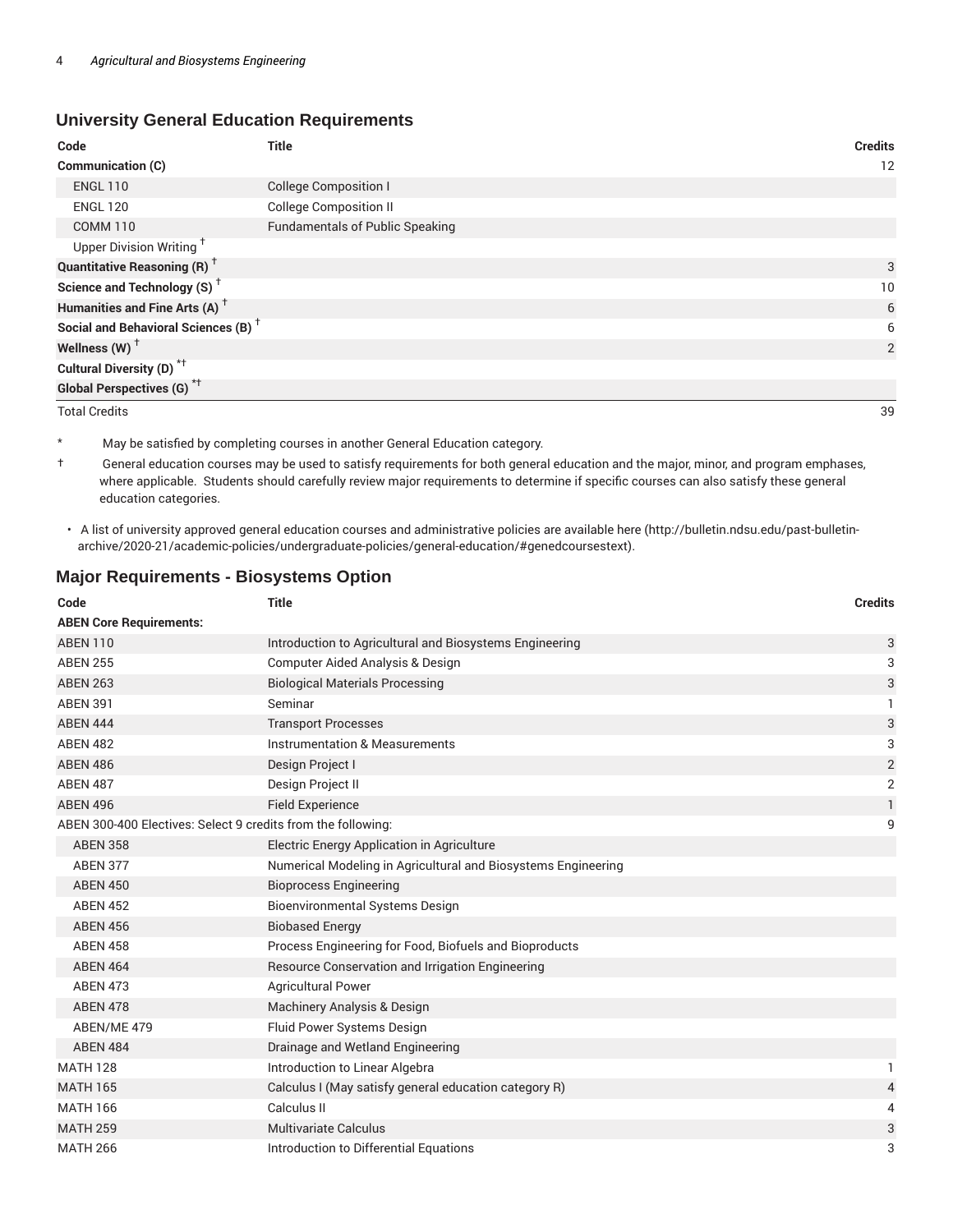| <b>ME 221</b>                                           | <b>Engineering Mechanics I</b>                                                                                                                                                                                                                                                             | 3              |
|---------------------------------------------------------|--------------------------------------------------------------------------------------------------------------------------------------------------------------------------------------------------------------------------------------------------------------------------------------------|----------------|
| <b>ME 222</b>                                           | <b>Engineering Mechanics II</b>                                                                                                                                                                                                                                                            | 3              |
| <b>ME 350</b>                                           | Thermodynamics and Heat Transfer                                                                                                                                                                                                                                                           | 3              |
| <b>BIOL 150</b>                                         | General Biology I                                                                                                                                                                                                                                                                          | 3              |
| <b>CHEM 121</b><br>& 121L                               | <b>General Chemistry I</b><br>and General Chemistry I Laboratory (May satisfy general education category S)                                                                                                                                                                                | $\overline{4}$ |
| <b>CHEM 122</b><br>& 122L                               | General Chemistry II<br>and General Chemistry II Laboratory (May satisfy general education category S)                                                                                                                                                                                     | 4              |
| <b>CHEM 240</b>                                         | Survey of Organic Chemistry                                                                                                                                                                                                                                                                | 3              |
| CE 309                                                  | <b>Fluid Mechanics</b>                                                                                                                                                                                                                                                                     | 3              |
| Select one from the following:                          |                                                                                                                                                                                                                                                                                            | 3              |
| <b>ENGL 321</b>                                         | Writing in the Technical Professions                                                                                                                                                                                                                                                       |                |
| <b>ENGL 324</b>                                         | Writing in the Sciences                                                                                                                                                                                                                                                                    |                |
| <b>ENGL 459</b>                                         | Researching and Writing Grants and Proposal                                                                                                                                                                                                                                                |                |
| <b>ENGR 402</b>                                         | <b>Engineering Ethics and Social Responsibility</b>                                                                                                                                                                                                                                        | 1              |
| <b>IME 440</b>                                          | <b>Engineering Economy</b>                                                                                                                                                                                                                                                                 | 2              |
| <b>IME 460</b>                                          | <b>Evaluation of Engineering Data</b>                                                                                                                                                                                                                                                      | 3              |
| or STAT 330                                             | <b>Introductory Statistics</b>                                                                                                                                                                                                                                                             |                |
| <b>PHYS 252</b>                                         | <b>University Physics II</b>                                                                                                                                                                                                                                                               | 5              |
| & 252L                                                  | and University Physics II Laboratory (May satisfy general education category S)                                                                                                                                                                                                            |                |
| <b>Program Electives:</b>                               |                                                                                                                                                                                                                                                                                            | 24             |
| electives.                                              | Select the following program electives in each category from courses listed in the corresponding Program Electives Tab. Minimum credit in<br>each category below will apply. A minimum of 9 Adv. Bioscience credits (at least 3 credits non-ABEN) are required as part of these 24 program |                |
| <b>Engineering Electives</b>                            | Select a minimum of 9 credits from the Program Electives Tab.                                                                                                                                                                                                                              |                |
| <b>Chemistry/Biological Science</b><br><b>Electives</b> | Select a minimum of 6 credits from the Program Electives Tab.                                                                                                                                                                                                                              |                |
| <b>Technical Electives</b>                              | Select a minimum of 6 elective courses from the Program Electives Tab.                                                                                                                                                                                                                     |                |
| <b>Computer Elective</b>                                | Select a minimum of 3 credits from the Program Electives Tab.                                                                                                                                                                                                                              |                |

Total Credits 109

## **Degree Requirements and Notes**

A student must complete at least 60 semester credits of professional level course work in his/her program while in residence and enrolled in the college. Students transferring into the college from programs with professional accreditation are exempt from this residency requirement but are subject to the residency requirement of NDSU.

## **Program Electives for the Agricultural and Biosystems Engineering - Agricultural Option**

| Code                                                             | Title                                                                                                                     | <b>Credits</b> |
|------------------------------------------------------------------|---------------------------------------------------------------------------------------------------------------------------|----------------|
| <b>Computer Electives: Select one course from the following:</b> |                                                                                                                           | 3              |
| CE 212                                                           | Civil Engineering Graphic Communications                                                                                  |                |
| <b>CSCI 122</b>                                                  | Visual BASIC                                                                                                              |                |
| <b>CSCI 160</b>                                                  | Computer Science I                                                                                                        |                |
| <b>ECE 173</b>                                                   | Introduction to Computing                                                                                                 |                |
| <b>GEOG 105</b>                                                  | <b>Fundamentals of Geographic Information Systems</b>                                                                     |                |
| <b>GEOG 455</b>                                                  | Introduction to Geographic Information Systems                                                                            |                |
| <b>IME 380</b>                                                   | CAD/CAM for Manufacturing                                                                                                 |                |
| ME 213                                                           | Modeling of Engineering Systems                                                                                           |                |
| Code                                                             | <b>Title</b>                                                                                                              | <b>Credits</b> |
|                                                                  | Business or Communication Electives: Choose one of the following courses or a course from the following prefix options:   | 3              |
|                                                                  | BUSN, COMM, ACCT, AGEC, ECON, MGT, MIS, MRKT (The course used for this elective cannot double-count as General Education) |                |
| ACCT 102                                                         | <b>Fundamentals of Accounting</b>                                                                                         |                |
| ACCT 200                                                         | Elements of Accounting I                                                                                                  |                |
| <b>AGEC 242</b>                                                  | Introduction to Agricultural Management                                                                                   |                |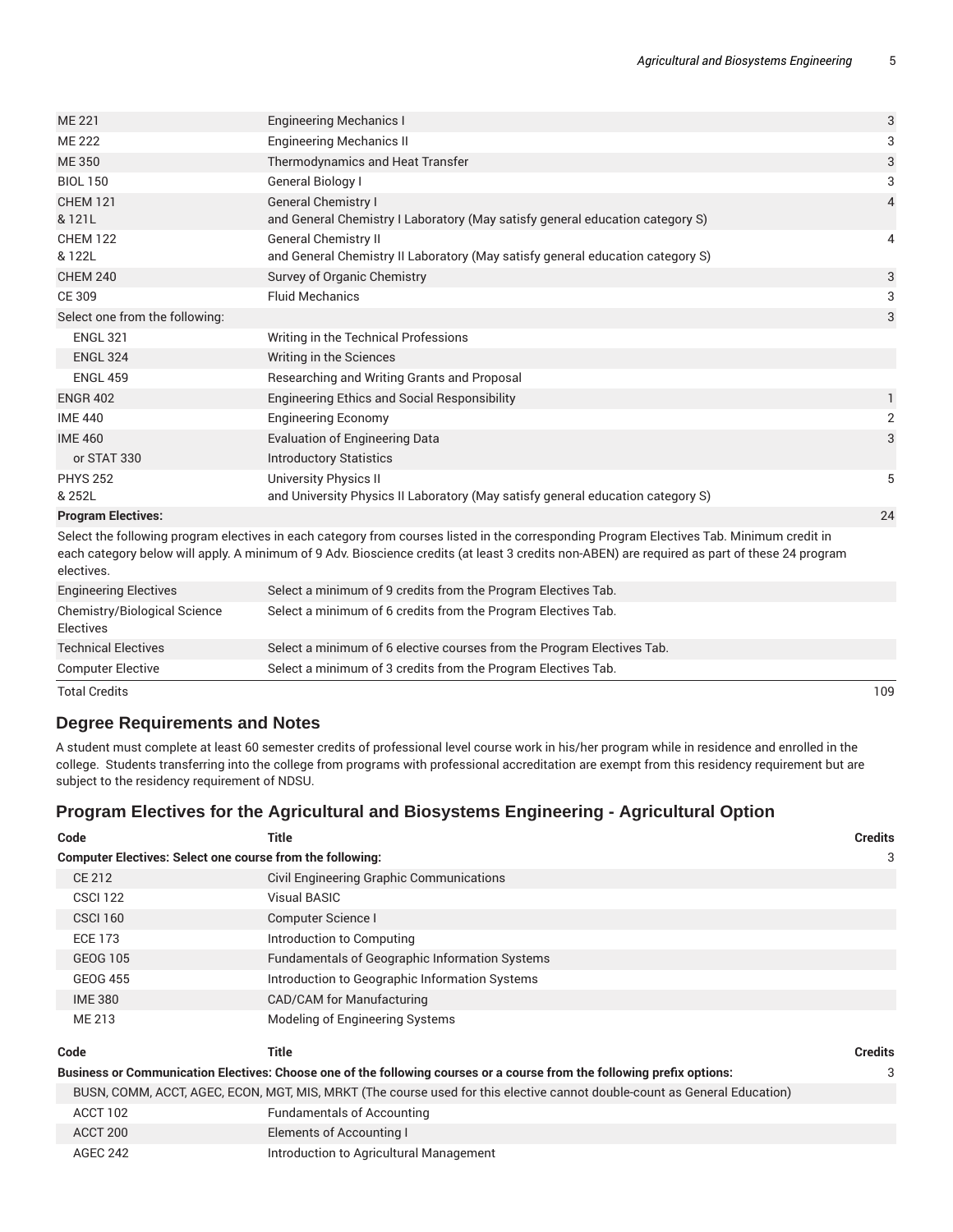| <b>AGEC 244</b>         | <b>Agricultural Marketing</b>                                                                                                                                                                                                                                                     |                |
|-------------------------|-----------------------------------------------------------------------------------------------------------------------------------------------------------------------------------------------------------------------------------------------------------------------------------|----------------|
| <b>AGEC 246</b>         | Introduction to Agricultural Finance                                                                                                                                                                                                                                              |                |
| <b>COMM 212</b>         | Interpersonal Communication                                                                                                                                                                                                                                                       |                |
| <b>COMM 216</b>         | <b>Intercultural Communication</b>                                                                                                                                                                                                                                                |                |
| <b>COMM 260</b>         | Introduction to Web Design                                                                                                                                                                                                                                                        |                |
| <b>ECON 201</b>         | Principles of Microeconomics                                                                                                                                                                                                                                                      |                |
| <b>ECON 202</b>         | Principles of Macroeconomics                                                                                                                                                                                                                                                      |                |
|                         |                                                                                                                                                                                                                                                                                   |                |
| Code                    | <b>Title</b>                                                                                                                                                                                                                                                                      | Credits        |
| <b>ASM 264</b>          | Chemistry/Biological/Environmental Science Electives: Select 9 credits from the following:                                                                                                                                                                                        | 9              |
| <b>ANSC 220</b>         | Natural Resource Management Systems<br><b>Livestock Production</b>                                                                                                                                                                                                                |                |
|                         |                                                                                                                                                                                                                                                                                   |                |
| <b>BIOL 100L</b>        | Non-Majors Biology Lab                                                                                                                                                                                                                                                            |                |
| <b>BIOL 111</b>         | <b>Concepts of Biology</b>                                                                                                                                                                                                                                                        |                |
| <b>BIOL 124</b>         | <b>Environmental Science</b>                                                                                                                                                                                                                                                      |                |
| <b>BIOL 150</b>         | <b>General Biology I</b>                                                                                                                                                                                                                                                          |                |
| <b>BIOL 150L</b>        | <b>General Biology I Laboratory</b>                                                                                                                                                                                                                                               |                |
| <b>BIOL 151</b>         | General Biology II                                                                                                                                                                                                                                                                |                |
| <b>BIOL 151L</b>        | <b>General Biology II Laboratory</b>                                                                                                                                                                                                                                              |                |
| <b>CFS 210</b>          | Introduction to Food Science and Technology                                                                                                                                                                                                                                       |                |
| <b>CFS 370</b>          | Food Processing I                                                                                                                                                                                                                                                                 |                |
| <b>CFS 450</b>          | Cereal Technology                                                                                                                                                                                                                                                                 |                |
| CHEM 121L               | <b>General Chemistry I Laboratory</b>                                                                                                                                                                                                                                             |                |
| CHEM 122L               | <b>General Chemistry II Laboratory</b>                                                                                                                                                                                                                                            |                |
| <b>CHEM 240</b>         | Survey of Organic Chemistry                                                                                                                                                                                                                                                       |                |
| <b>ENT 210</b>          | Insects, Humans and the Environment                                                                                                                                                                                                                                               |                |
| <b>MICR 202</b>         | Introductory Microbiology                                                                                                                                                                                                                                                         |                |
| <b>MICR 202L</b>        | Introductory Microbiology Lab                                                                                                                                                                                                                                                     |                |
| <b>MICR 350</b>         | <b>General Microbiology</b>                                                                                                                                                                                                                                                       |                |
| <b>MICR 350L</b>        | General Microbiology Lab                                                                                                                                                                                                                                                          |                |
| <b>NRM 322</b>          | <b>Environmental Law and Policy</b>                                                                                                                                                                                                                                               |                |
| <b>PLSC 110</b>         | World Food Crops                                                                                                                                                                                                                                                                  |                |
| <b>PLSC 215</b>         | <b>Weed Identification</b>                                                                                                                                                                                                                                                        |                |
| <b>PLSC 225</b>         | Principles of Crop Production                                                                                                                                                                                                                                                     |                |
| <b>PLSC 315</b>         | Genetics                                                                                                                                                                                                                                                                          |                |
| <b>PLSC 320</b>         | Principles of Forage Production                                                                                                                                                                                                                                                   |                |
| <b>PLSC 323</b>         | Principles of Weed Science                                                                                                                                                                                                                                                        |                |
| <b>PLSC 335</b>         | Seed Technology & Production                                                                                                                                                                                                                                                      |                |
| <b>RNG 225</b>          | Natural Resource & Agro-Ecosystems                                                                                                                                                                                                                                                |                |
| <b>SOIL 210</b>         | Introduction to Soil Science                                                                                                                                                                                                                                                      |                |
| <b>SOIL 217</b>         | Introduction to Meteorology & Climatology                                                                                                                                                                                                                                         |                |
| <b>SOIL 410</b>         | Soils and Land Use                                                                                                                                                                                                                                                                |                |
| Code                    | <b>Title</b>                                                                                                                                                                                                                                                                      | <b>Credits</b> |
|                         | Technical Electives: May choose from the ABEN section, Chemistry/Biological Science electives, Computer electives, or the Engineering                                                                                                                                             |                |
| electives listed below: |                                                                                                                                                                                                                                                                                   | 8              |
|                         | ABEN 496 - Ag Tech Expo (1 add'l cr.) may be used as a Technical Elective. ABEN 496 - Field Exp./Internship, 1 cr., may be used as an ABEN<br>Elective or as a Technical Elective. A maximum of two credits of ABEN 496 FE/Internship may be counted towards degree requirements. |                |

ASM 323 Post-Harvest Technology ASM 373 Tractors & Power Units ASM 374 **Power Units Laboratory** ASM 378 Machinery Principles and Management ASM 429 **Hydraulic Power Principles and Applications**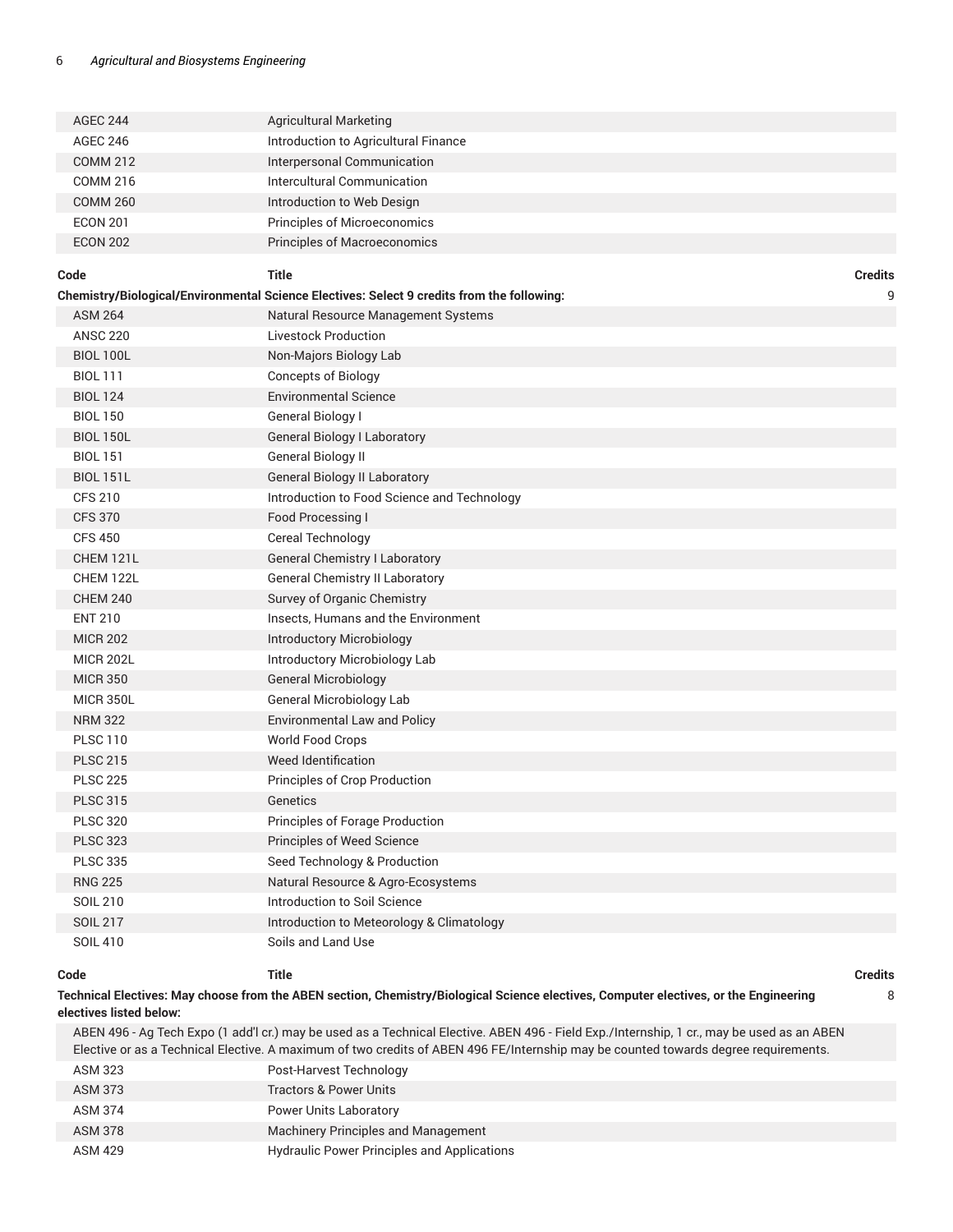| <b>ASM 454</b>  | Principles and Application of Precision Agriculture |
|-----------------|-----------------------------------------------------|
| <b>CE 204</b>   | Surveying                                           |
| <b>CE 310</b>   | <b>Fluid Mechanics Laboratory</b>                   |
| CE 343          | <b>Structural Engineering and Analysis</b>          |
| <b>CE 370</b>   | Introduction to Environmental Engineering           |
| CE 371          | <b>Environmental Engineering Laboratory</b>         |
| <b>CE 404</b>   | <b>Reinforced Concrete</b>                          |
| <b>CE 408</b>   | Water Resources and Supply                          |
| <b>CE 410</b>   | Water and Wastewater Engineering                    |
| <b>CE 421</b>   | Open Channel Flow                                   |
| <b>CE 473</b>   | <b>Air Pollution</b>                                |
| <b>CE 477</b>   | Applied Hydrology                                   |
| <b>CE 478</b>   | <b>Water Quality Management</b>                     |
| <b>CE 479</b>   | <b>Advanced Water and Wastewater Treatment</b>      |
| <b>CE 483</b>   | <b>Contracts and Specifications</b>                 |
| <b>ECE 275</b>  | Digital Design                                      |
| <b>ECE 303</b>  | <b>Electrical Engineering II</b>                    |
| <b>ECE 376</b>  | <b>Embedded Systems</b>                             |
| <b>GEOG 455</b> | Introduction to Geographic Information Systems      |
| <b>GEOG 456</b> | Advanced Geographic Information Systems             |
| <b>IME 330</b>  | <b>Manufacturing Processes</b>                      |
| <b>IME 335</b>  | <b>Welding Technology</b>                           |
| <b>IME 380</b>  | CAD/CAM for Manufacturing                           |
| <b>IME 430</b>  | <b>Process Engineering</b>                          |
| <b>IME 431</b>  | <b>Production Engineering</b>                       |
| <b>IME 450</b>  | Systems Engineering and Management                  |
| <b>IME 456</b>  | Program and Project Management                      |
| <b>IME 461</b>  | Quality Assurance and Control                       |
| <b>ME331</b>    | Materials Science and Engineering                   |
| ME 353          | Thermodynamics II                                   |
| <b>ME421</b>    | Theory of Vibrations                                |
| <b>ME 442</b>   | Machine Design I                                    |
| <b>ME454</b>    | <b>Heat and Mass Transfer</b>                       |
| <b>ME471</b>    | <b>Experimental Stress Analysis</b>                 |
| <b>ME 473</b>   | Engineering with Polymeric Materials                |
| <b>ME474</b>    | <b>Mechanics of Composite Materials</b>             |
| <b>ME475</b>    | <b>Automatic Controls</b>                           |
| <b>ME487</b>    | <b>Internal Combustion Engines</b>                  |
| <b>STAT 461</b> | <b>Applied Regression Models</b>                    |
| <b>STAT 462</b> | Introduction to Experimental Design                 |

Total Credits 8

#### **SUGGESTED EMPHASIS AREA for the Agricultural & Biosystems Engineering Option: Consult with adviser when making selections.**

- Agricultural Systems Select electives with emphasis on machine, power, structural and electrical/electronic systems to solve problems involving engineering aspects of food, feed, and fiber production.
- Environmental Systems Select electives with emphasis on areas that contribute to solving problems in environmental engineering, natural resources management, hydrology, irrigation, watershed management, and waste management.
- Biomaterial Systems Select electives with emphasis on combining engineering, biological, and physical sciences in the application of engineering principles to handling and processing of biomaterials for food and non-food products.
- Advance Biosciences Electives 9 credits required. Double Count with electives above. A minimum of 3 credits must be from non-ABEN prefix courses in the Advanced Biosciences tab.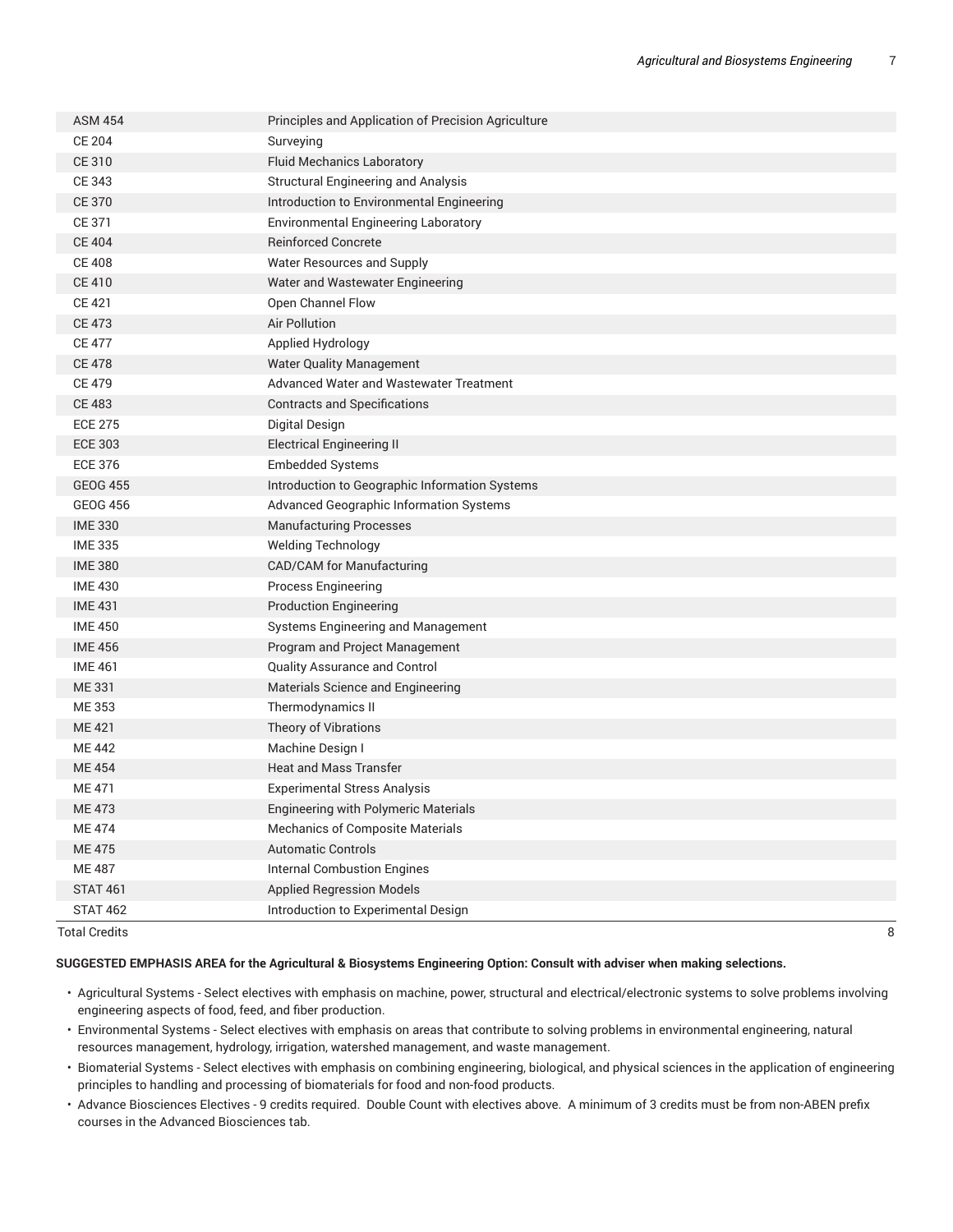| Code<br>AGRICULTURAL SYSTEMS | <b>Title</b>                                           | <b>Credits</b> |
|------------------------------|--------------------------------------------------------|----------------|
| <b>ABEN 358</b>              | Electric Energy Application in Agriculture             |                |
| <b>ABEN 444</b>              | <b>Transport Processes</b>                             |                |
| <b>ABEN 452</b>              | Bioenvironmental Systems Design                        |                |
| <b>ABEN 456</b>              | <b>Biobased Energy</b>                                 |                |
| <b>ABEN 458</b>              | Process Engineering for Food, Biofuels and Bioproducts |                |
| <b>ABEN 464</b>              | Resource Conservation and Irrigation Engineering       |                |
| <b>ABEN 473</b>              | <b>Agricultural Power</b>                              |                |
| <b>ABEN 478</b>              | Machinery Analysis & Design                            |                |
| <b>ABEN 479</b>              | Fluid Power Systems Design                             |                |
| ASM 323                      | Post-Harvest Technology                                |                |
| <b>ASM 373</b>               | <b>Tractors &amp; Power Units</b>                      |                |
| <b>ASM 374</b>               | Power Units Laboratory                                 |                |
| <b>ASM 378</b>               | Machinery Principles and Management                    |                |
| <b>ASM 429</b>               | <b>Hydraulic Power Principles and Applications</b>     |                |
| <b>ASM 454</b>               | Principles and Application of Precision Agriculture    |                |
| CE 343                       | Structural Engineering and Analysis                    |                |
| <b>CE 404</b>                | <b>Reinforced Concrete</b>                             |                |
| <b>ECE 275</b>               | Digital Design                                         |                |
| <b>ECE 303</b>               | <b>Electrical Engineering II</b>                       |                |
| <b>ECE 376</b>               | <b>Embedded Systems</b>                                |                |
| <b>GEOG 455</b>              | Introduction to Geographic Information Systems         |                |
| <b>GEOG 456</b>              | Advanced Geographic Information Systems                |                |
| <b>IME 330</b>               | <b>Manufacturing Processes</b>                         |                |
| <b>IME 335</b>               | <b>Welding Technology</b>                              |                |
| <b>IME 380</b>               | CAD/CAM for Manufacturing                              |                |
| <b>IME 430</b>               | <b>Process Engineering</b>                             |                |
| <b>IME 431</b>               | <b>Production Engineering</b>                          |                |
| <b>IME 450</b>               | Systems Engineering and Management                     |                |
| <b>IME 456</b>               | Program and Project Management                         |                |
| <b>IME 461</b>               | Quality Assurance and Control                          |                |
| ME 331                       | Materials Science and Engineering                      |                |
| ME 353                       | Thermodynamics II                                      |                |
| <b>ME 421</b>                | Theory of Vibrations                                   |                |
| ME 442                       | Machine Design I                                       |                |
| <b>ME454</b>                 | <b>Heat and Mass Transfer</b>                          |                |
| <b>ME471</b>                 | <b>Experimental Stress Analysis</b>                    |                |
| <b>ME473</b>                 | <b>Engineering with Polymeric Materials</b>            |                |
| ME 474                       | <b>Mechanics of Composite Materials</b>                |                |
| <b>ME475</b>                 | <b>Automatic Controls</b>                              |                |
| <b>ME 487</b>                | <b>Internal Combustion Engines</b>                     |                |
| <b>ENVIRONMENTAL SYSTEMS</b> |                                                        |                |
| <b>ABEN 358</b>              | Electric Energy Application in Agriculture             |                |
| <b>ABEN 444</b>              | <b>Transport Processes</b>                             |                |
| <b>ABEN 452</b>              | Bioenvironmental Systems Design                        |                |
| <b>ABEN 456</b>              | <b>Biobased Energy</b>                                 |                |
| <b>ABEN 464</b>              | Resource Conservation and Irrigation Engineering       |                |
| <b>ABEN 479</b>              | Fluid Power Systems Design                             |                |
| <b>ABEN 484</b>              | Drainage and Wetland Engineering                       |                |
| <b>ASM 454</b>               | Principles and Application of Precision Agriculture    |                |
| <b>CE 204</b>                | Surveying                                              |                |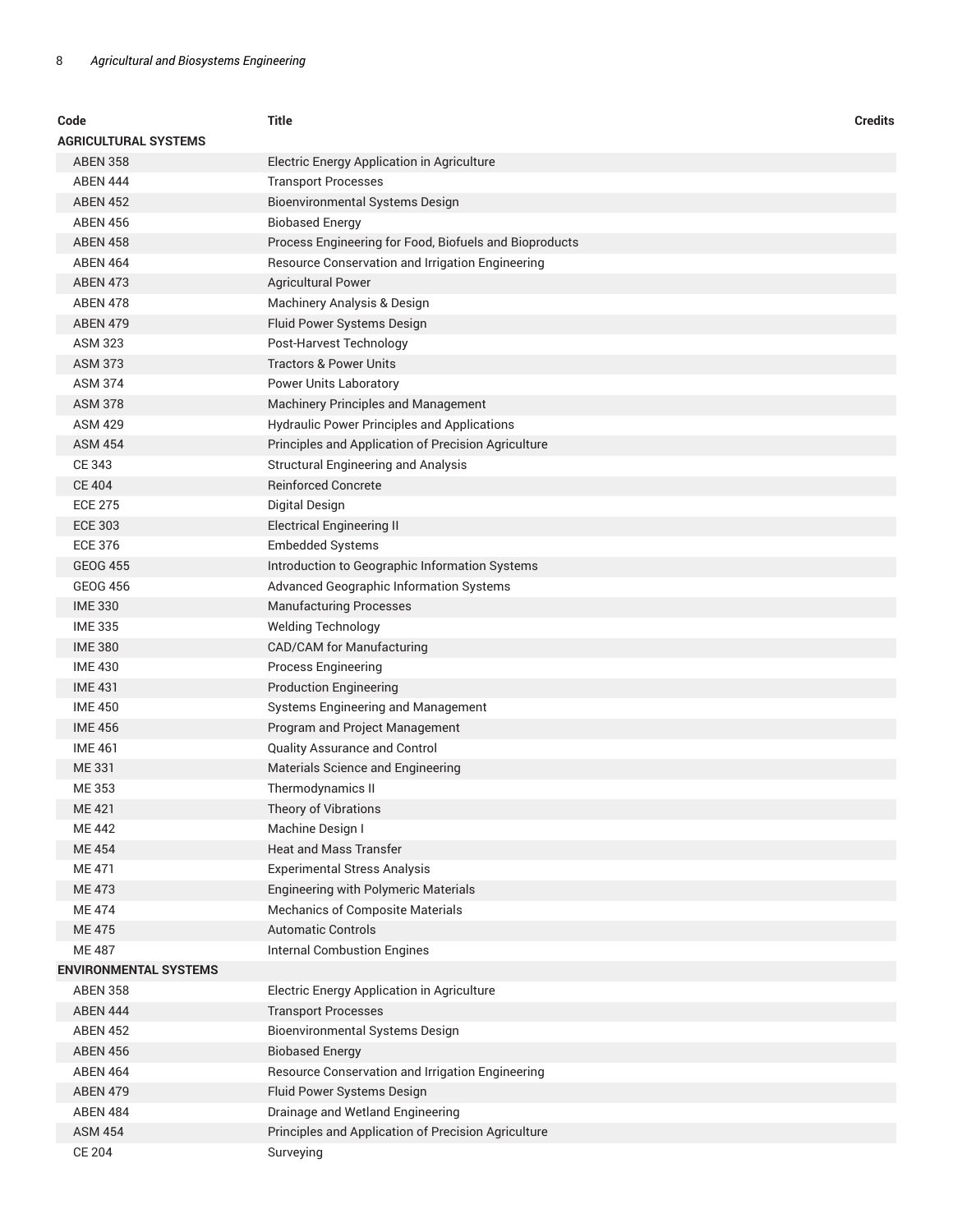| <b>CE 370</b>              | Introduction to Environmental Engineering              |                |
|----------------------------|--------------------------------------------------------|----------------|
| CE 371                     | <b>Environmental Engineering Laboratory</b>            |                |
| <b>CE 408</b>              | Water Resources and Supply                             |                |
| <b>CE 410</b>              | Water and Wastewater Engineering                       |                |
| <b>CE 421</b>              | Open Channel Flow                                      |                |
| <b>CE 473</b>              | <b>Air Pollution</b>                                   |                |
| <b>CE 477</b>              | Applied Hydrology                                      |                |
| <b>CE 478</b>              | <b>Water Quality Management</b>                        |                |
| <b>CE 479</b>              | Advanced Water and Wastewater Treatment                |                |
| <b>CE 483</b>              | <b>Contracts and Specifications</b>                    |                |
| <b>CHEM 240</b>            | Survey of Organic Chemistry                            |                |
| <b>CHEM 341</b>            | Organic Chemistry I                                    |                |
| CHEM 341L                  | <b>Organic Chemistry I Laboratory</b>                  |                |
| <b>ECE 303</b>             | <b>Electrical Engineering II</b>                       |                |
| <b>ME454</b>               | <b>Heat and Mass Transfer</b>                          |                |
| <b>MICR 350</b>            | <b>General Microbiology</b>                            |                |
| <b>SOIL 210</b>            | Introduction to Soil Science                           |                |
| <b>SOIL 410</b>            | Soils and Land Use                                     |                |
| <b>BIOMATERIAL SYSTEMS</b> |                                                        |                |
| <b>ABEN 358</b>            | Electric Energy Application in Agriculture             |                |
| <b>ABEN 444</b>            | <b>Transport Processes</b>                             |                |
| <b>ABEN 452</b>            | <b>Bioenvironmental Systems Design</b>                 |                |
| <b>ABEN 456</b>            | <b>Biobased Energy</b>                                 |                |
| <b>ABEN 458</b>            | Process Engineering for Food, Biofuels and Bioproducts |                |
| <b>ABEN 479</b>            | Fluid Power Systems Design                             |                |
| <b>ABEN 479</b>            | Fluid Power Systems Design                             |                |
| <b>ABEN 484</b>            | Drainage and Wetland Engineering                       |                |
| <b>BIOC 460</b>            | Foundations of Biochemistry and Molecular Biology I    |                |
| <b>BIOC 460L</b>           | Foundations of Biochemistry I Laboratory               |                |
| <b>CFS 210</b>             | Introduction to Food Science and Technology            |                |
| <b>CFS 430</b>             | <b>Food Unit Operations</b>                            |                |
| <b>CFS 450</b>             | Cereal Technology                                      |                |
| <b>CFS 470</b>             | Food Processing II                                     |                |
| <b>CFS 471</b>             | <b>Food Processing Laboratory</b>                      |                |
| <b>CHEM 240</b>            | Survey of Organic Chemistry                            |                |
| <b>CHEM 341</b>            | Organic Chemistry I                                    |                |
| CHEM 341L                  | <b>Organic Chemistry I Laboratory</b>                  |                |
| <b>CHEM 342</b>            | <b>Organic Chemistry II</b>                            |                |
| <b>ECE 303</b>             | <b>Electrical Engineering II</b>                       |                |
| <b>IME 450</b>             | Systems Engineering and Management                     |                |
| <b>IME 460</b>             | <b>Evaluation of Engineering Data</b>                  |                |
| <b>IME 461</b>             | Quality Assurance and Control                          |                |
| ME 331                     | Materials Science and Engineering                      |                |
| <b>ME 442</b>              | Machine Design I                                       |                |
| <b>ME454</b>               | <b>Heat and Mass Transfer</b>                          |                |
| <b>MICR 350</b>            | <b>General Microbiology</b>                            |                |
|                            |                                                        |                |
| Code                       | <b>Title</b>                                           | <b>Credits</b> |

Advanced Biosciences Electives - 9 credits required. Students may double count with other program electives. A minimum of 3 credits must **be from non-ABEN prefix courses in the Advanced Biosciences tab.**

**ABEN Courses (Eligible for Adv. Biosci.)**

| ABEN 444        | <b>Transport Processes</b>      |
|-----------------|---------------------------------|
| <b>ABEN 452</b> | Bioenvironmental Systems Design |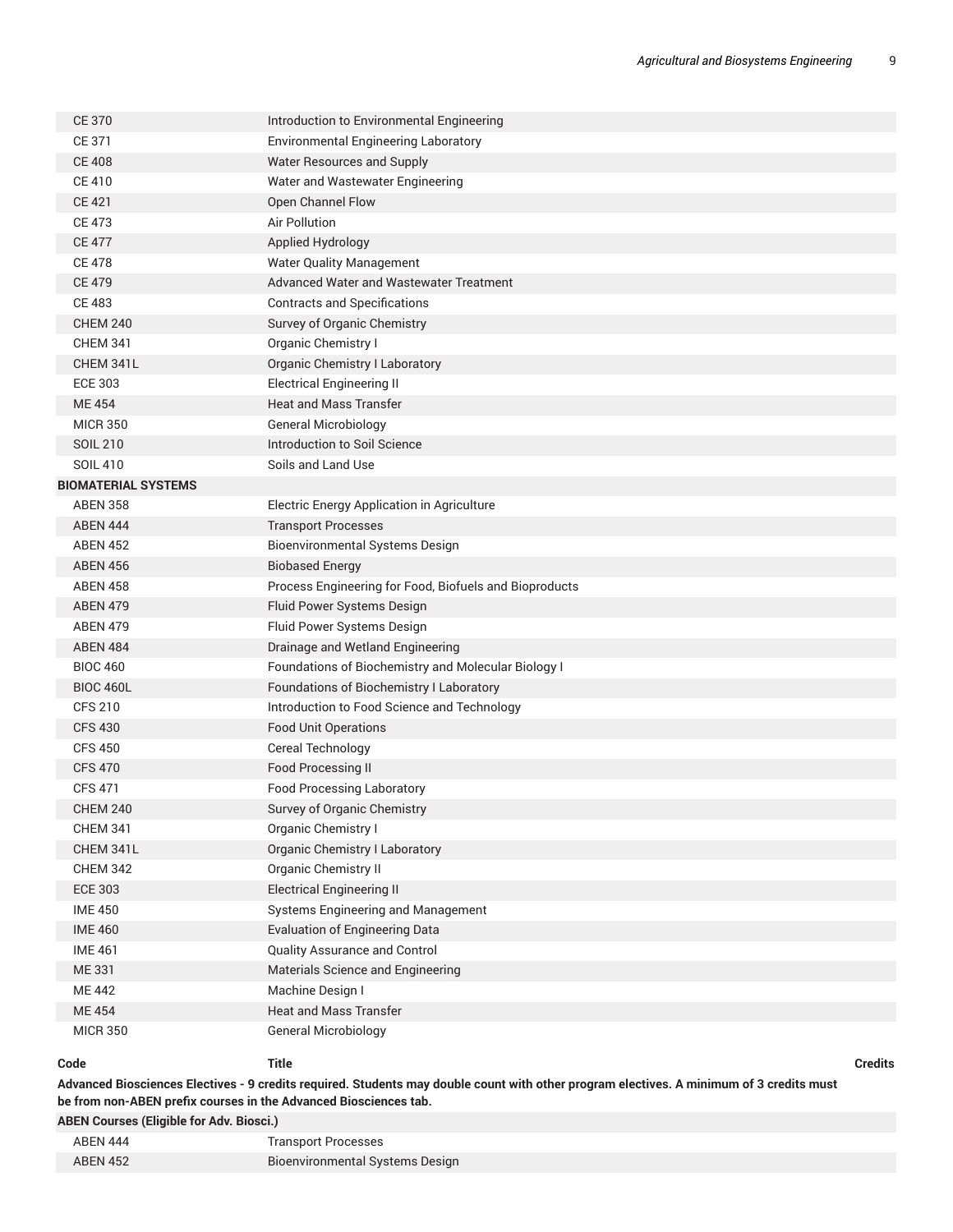| <b>ABEN 456</b>                                                    | <b>Biobased Energy</b>                                                                   |
|--------------------------------------------------------------------|------------------------------------------------------------------------------------------|
| <b>ABEN 458</b>                                                    | Process Engineering for Food, Biofuels and Bioproducts                                   |
| <b>ABEN 464</b>                                                    | Resource Conservation and Irrigation Engineering                                         |
| <b>ABEN 484</b>                                                    | Drainage and Wetland Engineering                                                         |
| <b>SOIL Courses</b>                                                |                                                                                          |
| <b>SOIL 322</b>                                                    | Soil Fertility and Fertilizers                                                           |
| <b>SOIL 351</b>                                                    | Soil Ecology                                                                             |
| <b>SOIL 410</b>                                                    | Soils and Land Use                                                                       |
| <b>SOIL 444</b>                                                    | Soil Genesis and Survey                                                                  |
| <b>SOIL 465</b>                                                    | Soil And Plant Analysis                                                                  |
| <b>PLSC Courses</b>                                                |                                                                                          |
| <b>PLSC 320</b>                                                    | Principles of Forage Production                                                          |
| <b>PLSC 335</b>                                                    | Seed Technology & Production                                                             |
| <b>PLSC 350</b>                                                    | <b>Sugarbeet Production</b>                                                              |
| <b>PLSC 411</b>                                                    | Genomics                                                                                 |
| <b>PLSC 431</b>                                                    | <b>Intermediate Genetics</b>                                                             |
| <b>Additional Course Options</b>                                   |                                                                                          |
| <b>BIOL 364</b>                                                    | <b>General Ecology</b>                                                                   |
| <b>ANSC 357</b>                                                    | <b>Animal Genetics</b>                                                                   |
| <b>RNG 452</b>                                                     | Geographic Information Systems in Range Survey                                           |
|                                                                    |                                                                                          |
| Code                                                               | <b>Title</b><br><b>Credits</b>                                                           |
| <b>Engineering Electives: Select 9 credits from the following:</b> | 9                                                                                        |
| CE 310                                                             | <b>Fluid Mechanics Laboratory</b>                                                        |
| <b>CE 370</b>                                                      | Introduction to Environmental Engineering                                                |
| <b>CE 371</b>                                                      | Environmental Engineering Laboratory                                                     |
| <b>ECE 301</b>                                                     | <b>Electrical Engineering I</b>                                                          |
| <b>ME 223</b>                                                      | <b>Mechanics of Materials</b>                                                            |
| ME 331                                                             | Materials Science and Engineering                                                        |
|                                                                    | <b>Chemistry/Biological Science Electives: Select 6 credits from the following:</b><br>6 |
| <b>ANSC 357</b>                                                    | <b>Animal Genetics</b>                                                                   |
| <b>ANSC 463</b>                                                    | Physiology of Reproduction                                                               |
| <b>BIOC 260</b>                                                    | <b>Elements of Biochemistry</b>                                                          |
| <b>BIOC 461</b>                                                    | Foundations of Biochemistry and Molecular Biology II                                     |
| <b>BIOC 473</b>                                                    | <b>Methods of Biochemical Research</b>                                                   |
| <b>BIOC 474</b>                                                    | Methods of Recombinant DNA Technology                                                    |
| <b>BIOL 150L</b>                                                   | <b>General Biology I Laboratory</b>                                                      |
| <b>BIOL 151</b>                                                    | <b>General Biology II</b>                                                                |
| <b>BIOL 151L</b>                                                   | <b>General Biology II Laboratory</b>                                                     |
| <b>BIOL 220</b>                                                    | Human Anatomy and Physiology I                                                           |
| <b>BIOL 315</b>                                                    | Genetics                                                                                 |
| <b>BIOL 315L</b>                                                   | <b>Genetics Laboratory</b>                                                               |
| <b>BIOL 364</b>                                                    | <b>General Ecology</b>                                                                   |
| <b>CFS 210</b>                                                     | Introduction to Food Science and Technology                                              |
| <b>CFS 370</b>                                                     | Food Processing I                                                                        |
| <b>CFS 450</b>                                                     | <b>Cereal Technology</b>                                                                 |
| <b>CHEM 341</b>                                                    | Organic Chemistry I                                                                      |
| CHEM 341L                                                          | <b>Organic Chemistry I Laboratory</b>                                                    |
| <b>CHEM 342</b>                                                    | Organic Chemistry II                                                                     |
| CHEM 342L                                                          | <b>Organic Chemistry II Laboratory</b>                                                   |
| <b>MICR 202</b>                                                    | <b>Introductory Microbiology</b>                                                         |
| <b>MICR 202L</b>                                                   | Introductory Microbiology Lab                                                            |
| <b>MICR 350</b>                                                    | <b>General Microbiology</b>                                                              |